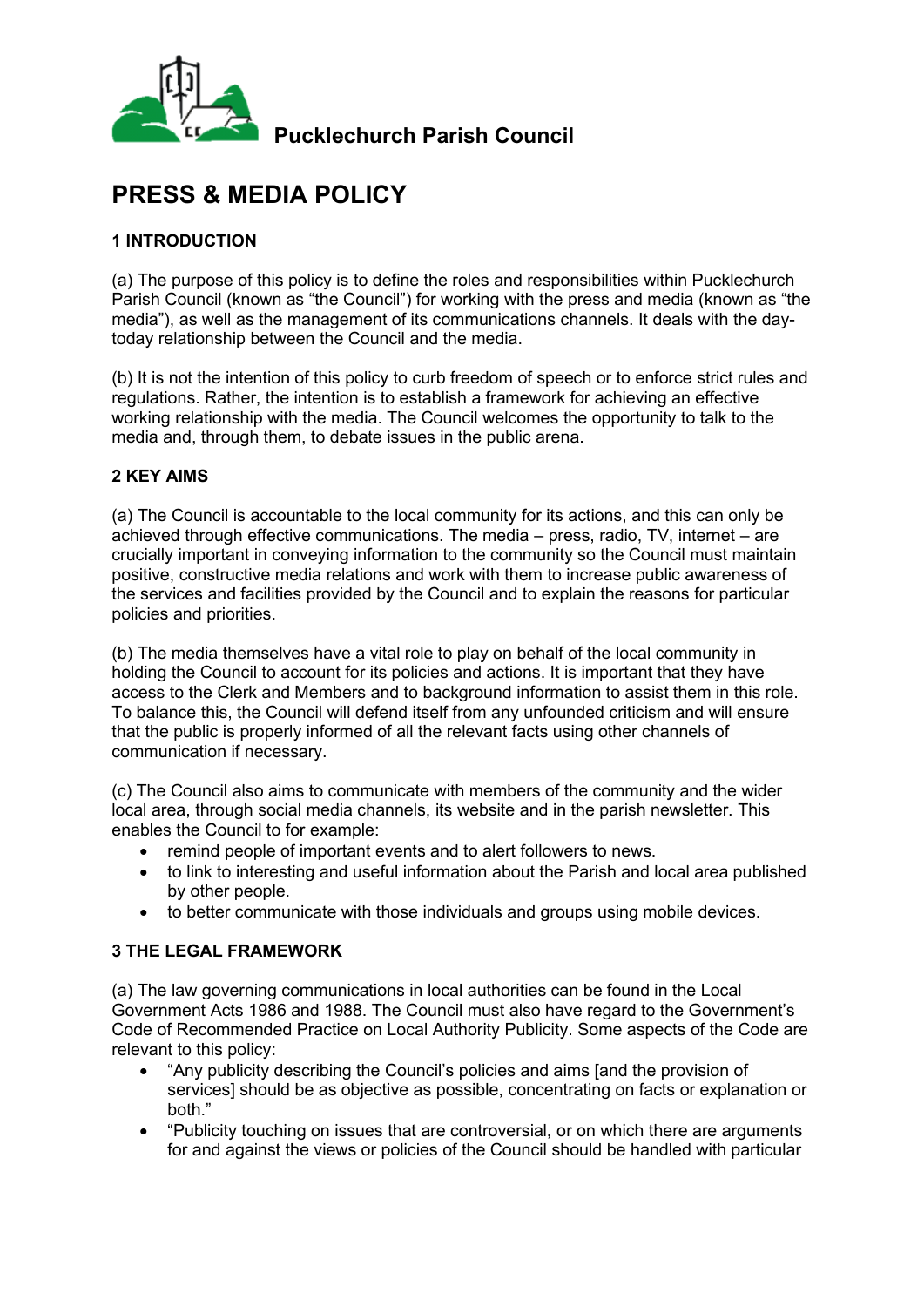

care. Issues must be presented clearly, fairly, and as simply as possible, although councils should not oversimplify facts, issues or arguments."

- "Publicity should not attack, nor appear to undermine, generally accepted moral standards."
- "Local authorities should not use public funds to mount publicity campaigns whose primary purpose is to persuade the public to hold a particular view on a question of policy."

(b) In particular, the Clerk and Members should always have due regard for the long-term reputation of the Council in all their dealings with the media.

(c) Confidential documents, exempt Minutes, reports, papers, and private correspondence should not be leaked to the media. If such leaks do occur, an investigation will take place to establish who was responsible and take appropriate action in accordance with the Standing Orders and Code of Conduct adopted by the Council.

(d) When the media wish to discuss an issue that is, or is likely to be, subject to legal proceedings then advice should be taken from the Council's legal advisor before any response is made.

(e) There are a number of personal privacy issues for the Clerk and Members that must be handled carefully and sensitively in accordance with the council's policies on Freedom of Information and Data Protection. These issues include the release of personal information, such as home address and telephone number (although Member contact details are in the public domain), disciplinary procedures and long-term sickness absences that are affecting service provision. In all these and similar situations, advice must be taken from the Clerk to the Parish Council before any response is made to the media.

#### **4 CONTACT WITH THE MEDIA**

(a) When responding to approaches from the media, the Clerk to the Council should be the authorised contact with the media in consultation with the Chairman of the Council, or in absentia the Vice Chairman of the Council.

(b) Statements made must reflect the Council's opinion. Where the Council has not had an opportunity to formulate a corporate opinion the response may be 'no comment' unless a response has been formulated in accordance with provisions referenced at paragraph 7 (c).

(c) Other Members can talk to the media but must ensure that it is clear that the opinions given were their own and not necessarily those of the Council.

(d) Caution should be exercised when submitting letters to the editor for publication in newspapers. There are occasions when it is appropriate for the Council to submit a letter, for example to explain important policies or to correct factual errors in letters submitted by other correspondents. However, such letters should be kept brief and balanced in tone and correspondence should not be drawn out over several weeks.

(e) Letters representing the views of the Council should only be issued by the Clerk to the Parish Council following agreement by the Council. If individual Members choose to send letters to express their own opinions on Council policies, they are strongly advised to check their facts first with the Clerk to the Parish Council. It should always be made absolutely clear whether the views put forward are those of the Council or of an individual Member.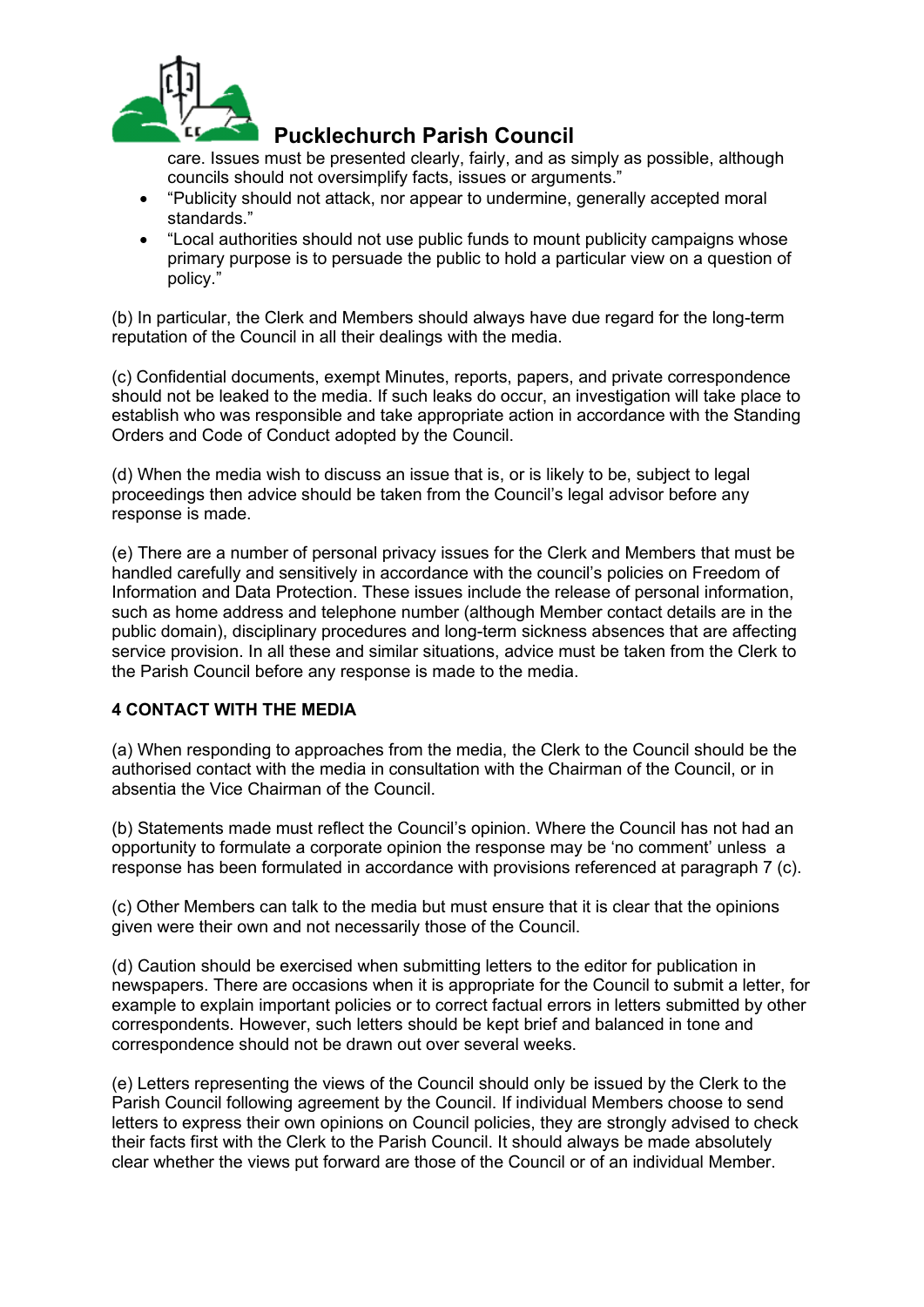

(f) At all times consideration should be given as to how the correspondence may affect the reputation of the Council.

#### **5 ATTENDANCE OF MEDIA AT COUNCIL OR COMMITTEE MEETINGS**

(a) All relevant council meetings are open to the public and press and comply with Public Bodies (Admission to Meetings) Act 1960

(b) Agendas and minutes of meetings will be published on the Council's website and also displayed on its notice boards.

(c) The Local Government Act 1972 requires that all agendas, reports and minutes be sent to the media on request, prior to the meeting.

(d) The media are encouraged to attend Council meetings and seating and workspace will be made available.

#### **6 ELECTIONS**

The Code of Recommended Practice on Local Authority Publicity contains guidance for providing publicity for Members and for publicity around elections. The code makes it clear that Council resources should not be used on publicising individual Members unless it is relevant to the particular position they hold in the Council.

#### **7 PRESS RELEASES**

(a) The purpose of a press release is to make the media aware of a potential story, to provide important public information or to explain the Council's position on a particular issue. It is the responsibility of the Clerk and Members to look for opportunities where the issuing of a press release may be beneficial.

(b) The Clerk or any Member may draft a press release, however they must all be issued only by the Clerk to the Parish Council following agreement by the Council in order to ensure that the principles outlined in section 3 above (Legal Framework) are adhered to, that there is consistency of style across the Council and that the use of the press release can be monitored.

(c) In the case of an urgent response, letter or press release being required in advance of a Council meeting, this may be issued by the Clerk to the Parish Council with the agreement of the Chairman of the Council following circulation of a draft version to other Members for comment.

(d) In the case of urgent actions being required in the absence of the relevant Members, the Vice-Chairman of the Council may act in the absence of the Chairman.

#### **8 NOTICES**

(a) The Council website will be used to convey information on matters of interest and latest news and will be updated regularly by the Clerk to the Parish Council.

(b) The Council notice boards will be used for the advertising of agendas, minutes, and other council information.